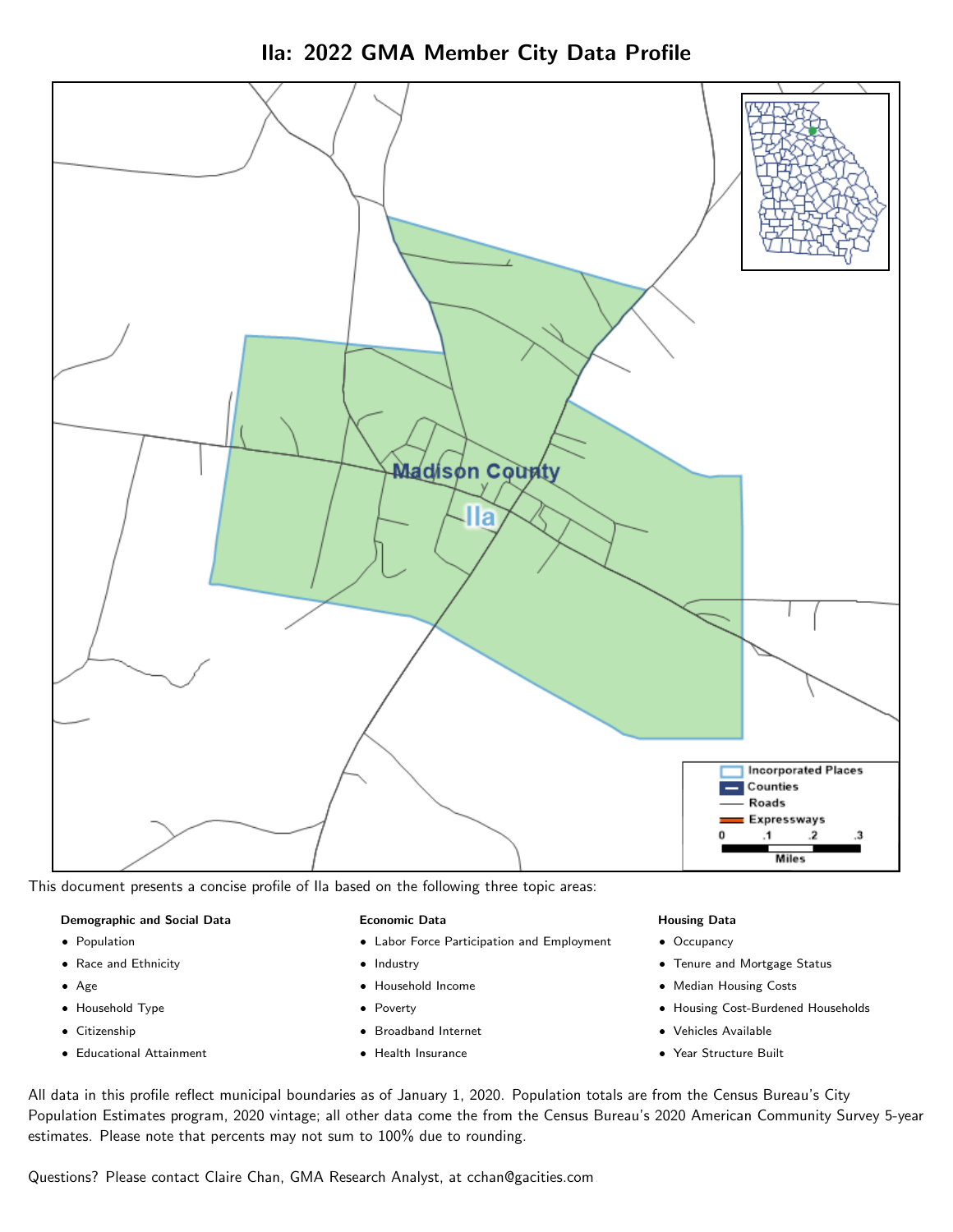# Ila: Demographic and Social



Age 0% 2% 4% 6% 8% Male **Female** 8% 6% 4% 2% 85 and over 80-84 75-79 70-74 65-69 60-64 55-59 50-54 45-49 40-44 35-39 30-34 25-29 20-24 15-19  $10-14$ 5-9 Under 5

## **Citizenship**

| Native Born<br>100% |  |
|---------------------|--|

Race and Ethnicity



Source: U.S. Census Bureau, City Population Estimates, 2020 vintage Source: American Community Survey, 2020 5-year estimates, table B03002

# Household Type



Source: American Community Survey, 2020 5-year estimates, table B01001 Source: American Community Survey, 2020 5-year estimates, table B11001

### Educational Attainment



Source: American Community Survey, 2020 5-year estimates, table B05002 Source: American Community Survey, 2020 5-year estimates, table B15002

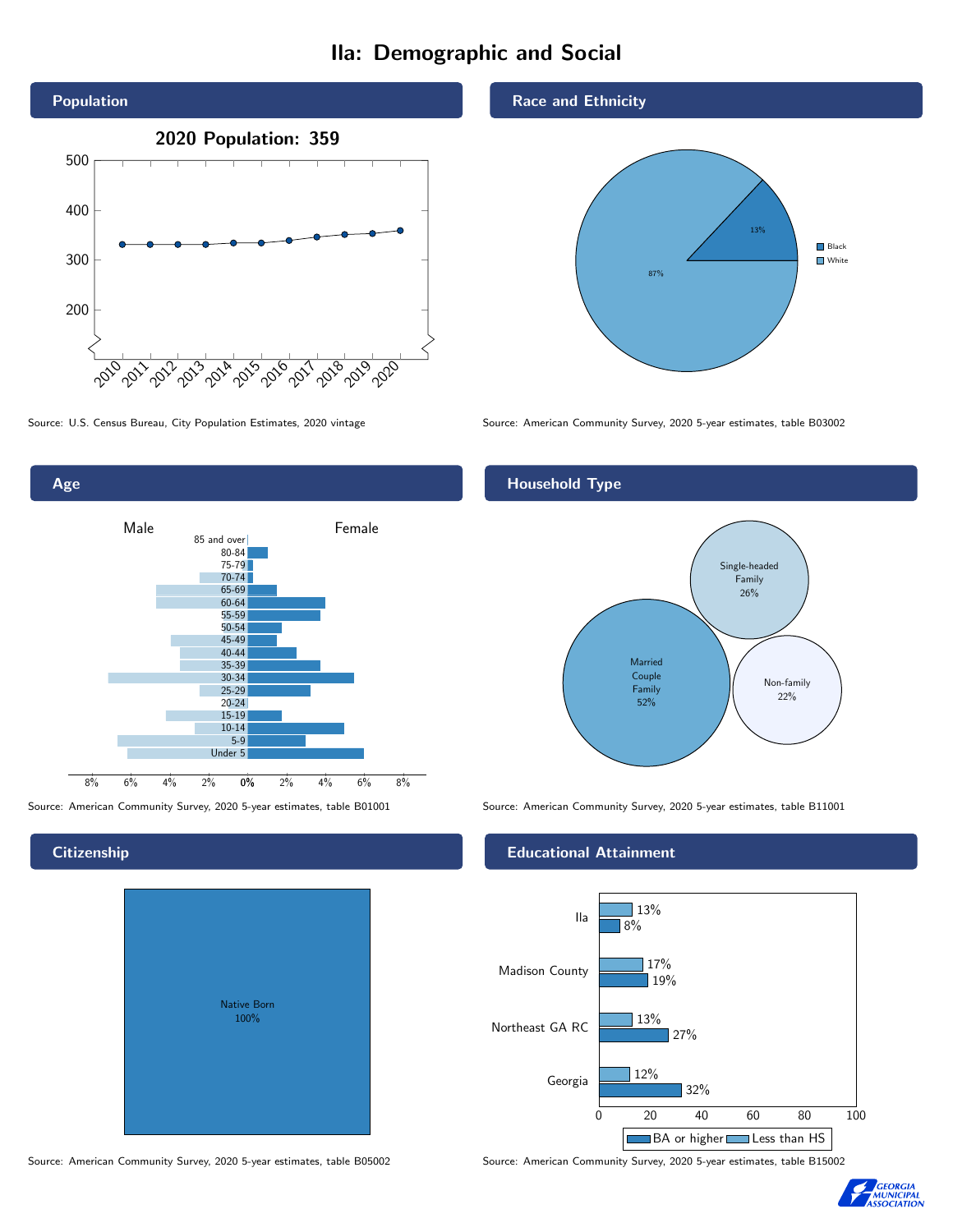# Ila: Economic







Source: American Community Survey, 2020 5-year estimates, table B23001 Note: Unemployment rate is based upon the civilian labor force.



Source: American Community Survey, 2020 5-year estimates, tables B19013 and B19025 Source: American Community Survey, 2020 5-year estimates, table B17010



Source: American Community Survey, 2020 5-year estimates, table B28002 Source: American Community Survey, 2020 5-year estimates, table B18135

#### Industry

| Agriculture, forestry, fishing and hunting, and mining      | $0\%$ |
|-------------------------------------------------------------|-------|
| Construction                                                | 10%   |
| Manufacturing                                               | 3%    |
| <b>Wholesale Trade</b>                                      | 3%    |
| Retail Trade                                                | 14%   |
| Transportation and warehousing, and utilities               |       |
| Information                                                 |       |
| Finance and insurance, real estate, rental, leasing         |       |
| Professional, scientific, mgt, administrative, waste mgt    |       |
| Educational services, and health care and social assistance |       |
| Arts, entertainment, recreation, accommodation, food        |       |
| service                                                     |       |
| Other services, except public administration                |       |
| Public administration                                       |       |

Source: American Community Survey, 2020 5-year estimates, table C24030

## Poverty



# **Health Insurance**